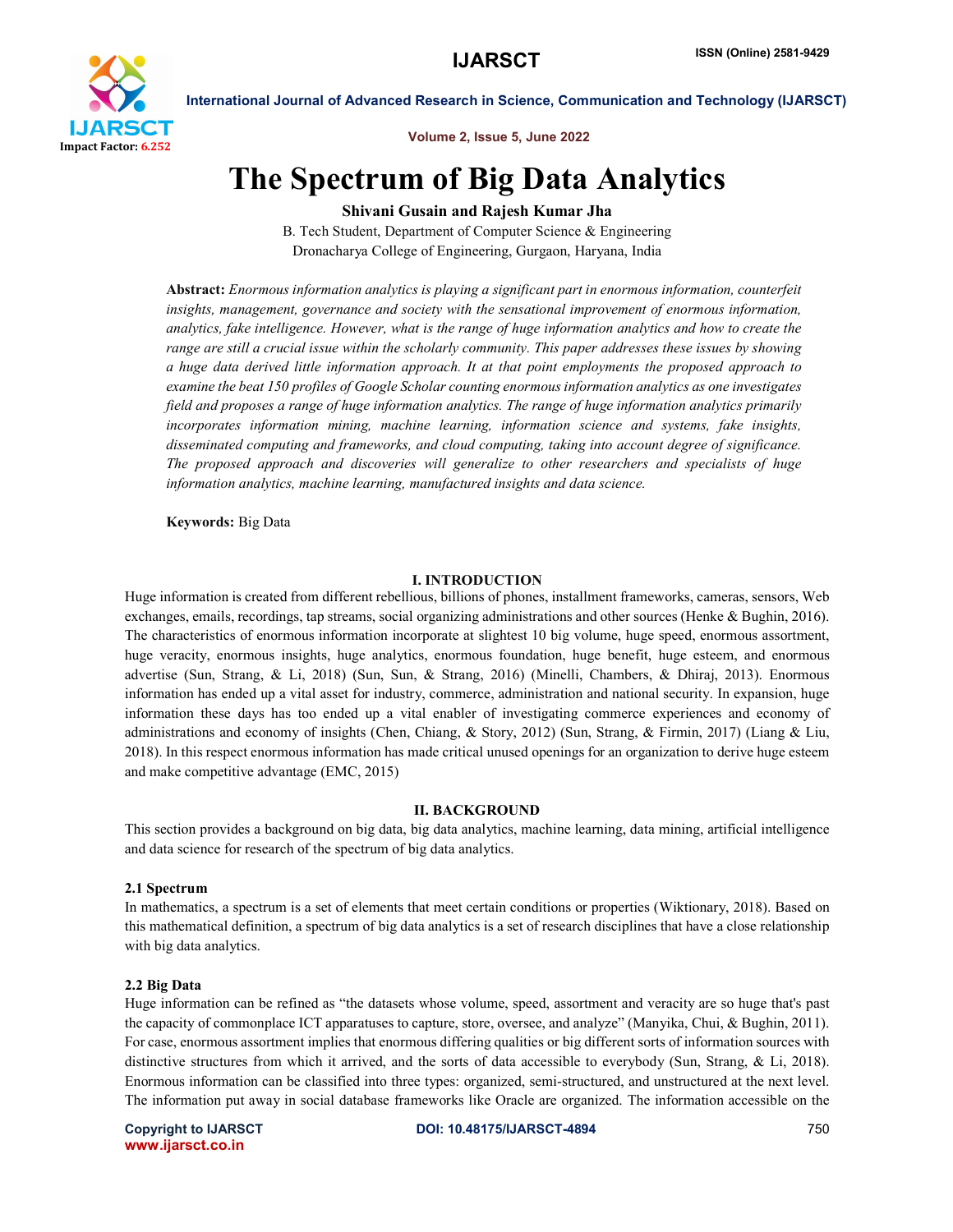

# Volume 2, Issue 5, June 2022

Internet are unstructured. 80% of the world's data is unstructured (Sathi, 2013). The enormous assortment exists within the data on the Net. Blogs and tweets on social media are not organized information, since they contain a large sum of slang words, with a blend of dialects in a multiethnic, multi-language environment (Sathi, 2013). Huge information has gotten to be an unused omnipresent term. Huge information is changing science, building, innovation, medication, healthcare, back, commerce and administration, instruction, and eventually our society itself utilizing huge information analytics (Minelli, Chambers, & Dhiraj, 2013) (Sun, Strang, & Li, 2018).

# 2.3 Big Data Analytics

Huge information analytics may be a science and innovation approximately organizing enormous data, analyzing and finding information, designs and insights from enormous information, visualizing and reporting the found information for helping choice making (Sun, Sun, & Strang, 2016). The primary components of enormous analytics incorporate enormous information graphic analytics, predictive analytics and prescriptive analytics (Sun, Sun, & Strang, 2018), which correspondingly address the three questions of huge information: when and what happened? what will happen? and what is the best answer or choice beneath instability? All these questions are frequently experienced in nearly every part of science, innovation, commerce, administration, organization and industry.

Data Science can be characterized as "the intrigue field of request in which quantitative and expository approaches, forms, and frameworks are created and utilized to extricate knowledge and bits of knowledge from progressively expansive and/or complex sets of data." (NIH, 2018). In other words, data science has ended up a modern transdisciplinary field that builds on and synthesizes a number of significant disciplines and bodies of information, counting insights, informatics, computing, communication, administration, and humanism to interpret information in common and enormous information in specific into data, information, knowledge and insights for choice making (Cao, 2017).

The relations among enormous information, information mining and huge information analytics are mathematically represented as takes after: information mining ⊏ enormous information analytics ⊂ huge information ⊂ information science (EMC, 2015) (Sun, Sun, & Strang, 2016). Information researchers point to concoct information and intelligencedriven technologies and machines to speak to, learn, recreate, fortify, and exchange human-like intuition, creative energy, interest, and imaginative considering through human-data interaction and cooperation (Cao, 2017).

# III. BIG DATA DERIVED SMALL DATA APPROACH

This section presents a big data derived small data approach. As a process, a big data derived small data approach consists of 1. Big data reduction, 2. Big data derived small data collection, and 3. Big data derived small data analysis.

# 3.1 Big Data Reduction

Enormous information diminishment is the primary step for the huge information determined little information approach. Decreasing big data is, in substance, a kind of choice. The right determination of information is more often than not within the title of data collection.

For illustration, in arrange to survey enormous information analytics and classify huge information analytics into categories based on inquire about centers, Chong and Shi look the three databases (Compendex, GEOBASE, INSPEC) utilizing the term of "big data analytics" and discover out 2960 articles (Chong & Shi, 2015). This is often the primary step of huge information diminishment, which employments uncommon databases to collect data, that's, huge information inferred little information collection. After fundamental prohibition of invalid papers, Chong and Shi audit the abstracts, titles through centering on improvement, implementation and dialog of enormous information analytics and diminish the papers from 2960 to 266. It can be considered as the moment step of enormous information decrease. At that point they dissect the 266 distributions and classify huge information analytics into categories based on investigate focuses.

# 3.2 Big Data Derived Small Data Collection

From a measurable displaying point of view, enormous information inferred little information collection may be a uncommon kind of inspecting. "Sampling is the method of haphazardly collecting a few information or tests when collecting all or examining all is unreasonable" (National Inquire about Chamber, 2013, p. 120) (Conover, 1999).

www.ijarsct.co.in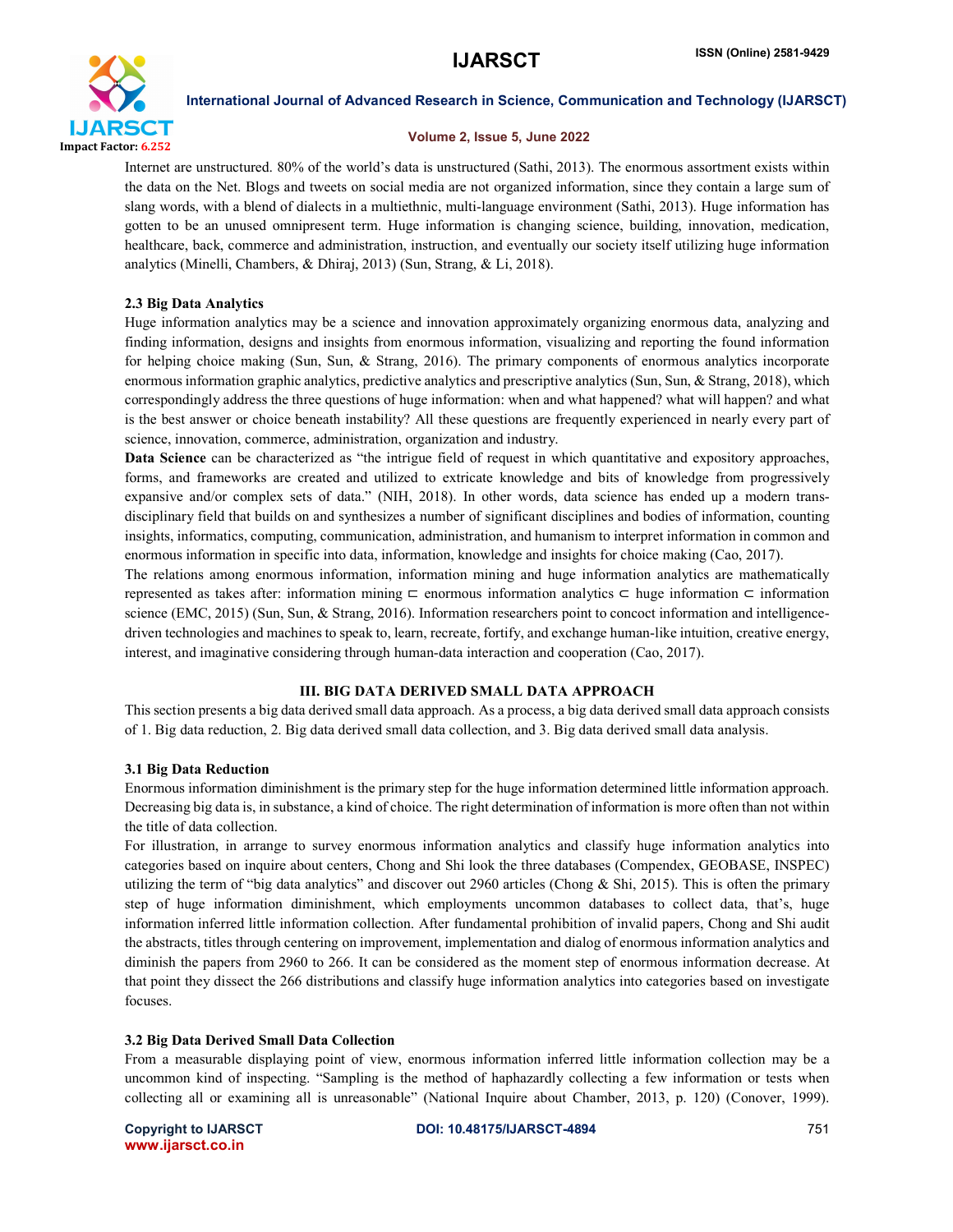

# Volume 2, Issue 5, June 2022

Examining is additionally a kind of huge information lessening. For illustration, Google Scholar should be a testing, since Google Researcher cannot collect all the information of researchers on the Internet. There are two center parts for any inspecting towards information examination based on statistical inference. One is to gather what kind of information. The moment is how to gather information. The previous is related to what kind of information are vital for the outlined inquire about. In other words, importance of information is related to what kind of information are imperative for the outlined investigate. In other words, importance of information is related to information investigation. The last mentioned has been examined in terms of factual sampling. Statistical testing incorporates irregular testing and non-random testing (National Research Council, 2013, p. 120).

For the significance of information, not all information require be taken for any choice making and rule seeking as well as factual induction (National Investigate Chamber, 2013, p. 128). Fair as focusing on fundamental issues with primary arrangements, one can moreover look for the critical information for any decision making and factual induction. For illustration, in the event that one likes to do inquire about on data analysis of social organizing administrations, at that point one might collect the unstructured information from the Web or online social organizing stages, taking into consideration the huge information derived small data analysis. Hence, it may be a enormous issue for a inquire about to distinguish which information set is vital to meet the goals of the inquire about.

# 3.3 Big Data Derived Small Data Analysis

Enormous information determined little information investigation is imperative both for huge information approach and huge information analytics as a teach. To begin with of all, huge information has essentially been controlled by numerous worldwide data giants such as Facebook, Google, Tencent, Baidu and Alibaba instead of by an individual scholar. It is expensive for a researcher to gather data and dissect the collected information. Sometimes, it is additionally very expensive for a company like Cambridge Analytica to gather information working in conjunction with Facebook, since Cambridge Analytica paid enormous cost through its bankruptcy (Baker, 2018).

# IV. SPECTRUM OF BIG DATA ANALYTICS

This section proposes a spectrum of big data analytics based on the proposed big data-derived small data approach. First of all, it looks at data representations.

To this end, this research summarizes all the number of the occurrences of related research fields mentioned by the top 150 scholars for each of the five research fields. The summary is listed in the following Table 1.

| No.            | <b>Research Fields</b>            | Occurrence No. |
|----------------|-----------------------------------|----------------|
|                | Big data analytics                | 150            |
| $\overline{2}$ | Data mining                       | 40             |
| 3              | Machine learning                  | 33             |
| 4              | Data science and systems          | 30             |
| 5              | Artificial intelligence           | 19             |
| 6              | Distributed computing and systems | 13             |
|                | Cloud computing                   | 13             |
| 8              | Information retrieval             | 11             |
| 9              | Social media and computing        | 8              |
| 10             | Wireless networking computing     |                |
| 10             | Computational science             |                |
| 12             | Internet of things (IoT)          |                |
| 12             | Software engineering              |                |
| 12             | Operations research               |                |
| 12             | <b>Bioinformatics</b>             |                |
| 12             | Algorithm and algorithm theory    |                |
| 16             | Numerical linear algebra          |                |

Table 1. Top 10 research fields associating with big data analytics